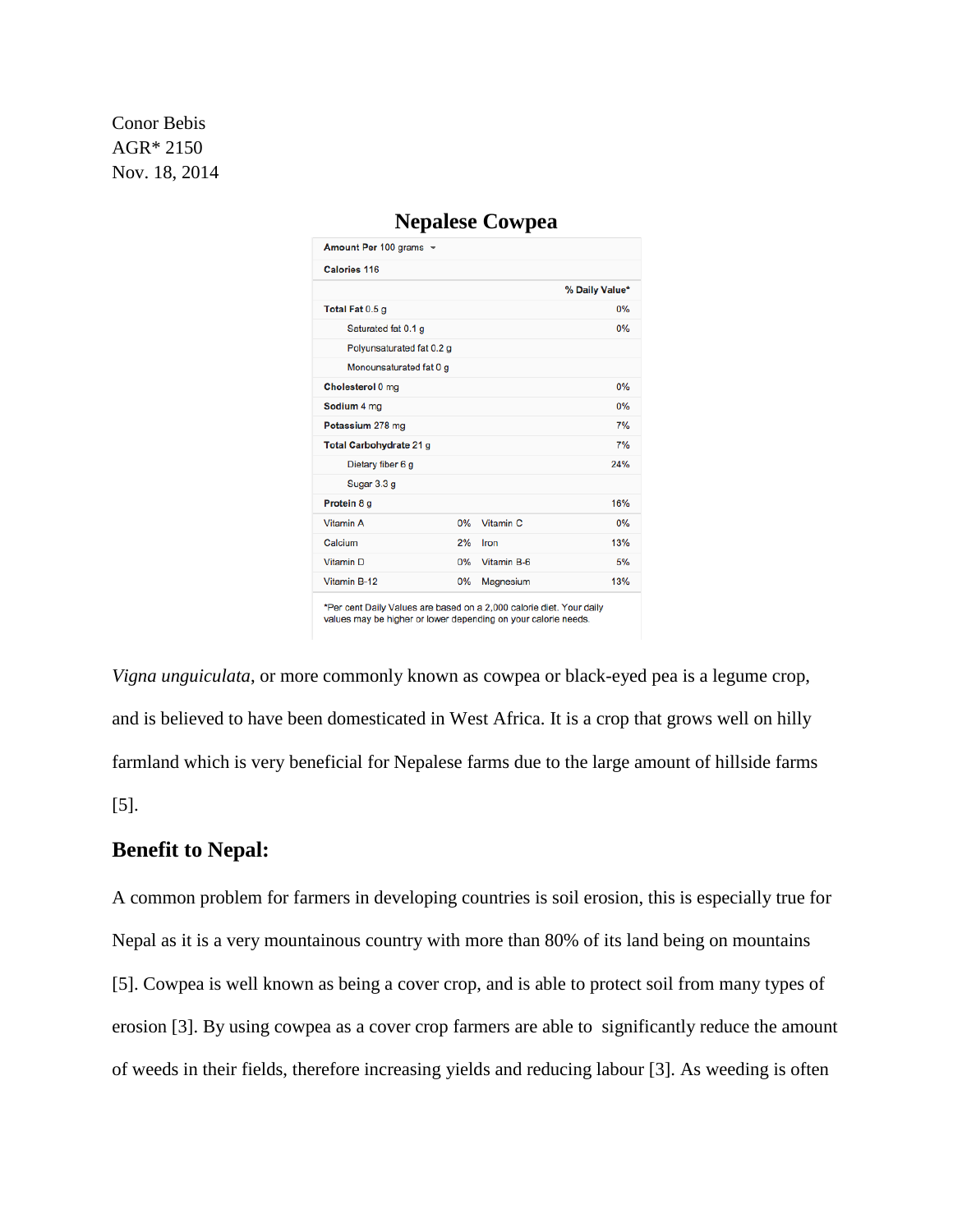the job of women and children, removing this task allows for a more productive use of their time. Additionally, cowpea is a legume meaning that it fixes nitrogen in the soil [4]. Many farmers in developing countries struggle with poor soil, and low yields as a result of bad soil conditions. Cowpea is used today as a rotation crop by Nepalese farmers to improve soil quality Another benefit to Nepalese farmers in growing cowpea is that they do not need to fear low yields from drought as cowpea is highly drought tolerant [6]. Nepalese farmers would be able to use cowpea as an intercrop, due to ability to fix nitrogen as already noted, and the observation that cowpea has moderate shade tolerance making it a good companion crop. In addition cowpea attracts certain insects that are beneficial to farmers, making it even more of a great potential companion crop to be used [6]. Lastly, cowpea is a very good green manure, and can be used as a to further improve the quality of the soil[4]. The high protein content (18-35%) and high carbohydrate content (50-65%) can be very beneficial to families as a relatively cheap source of human energy [1].

However there are some difficulties when it comes to growing cowpea. One issue often experienced by poor farmers is when it comes to storing or shipping their produce. This is because they may not have proper storage or transportation methods and therefore leave their produce susceptible to insect infestation [7]. This concern can be alleviated by a product called Purdue Improved Crop Storage, which is an inexpensive storage bag made from plastic and is used to store cowpea and other crops. The Purdue website states that "If 50% of cowpea grain at the farm level were put into airtight storage (PICS bags are one type), overall annual income in the region would increase by \$255 million." [8]. This means that farmers would be able to store some of their crop for use later in the year, meaning they would not have to sell it all and could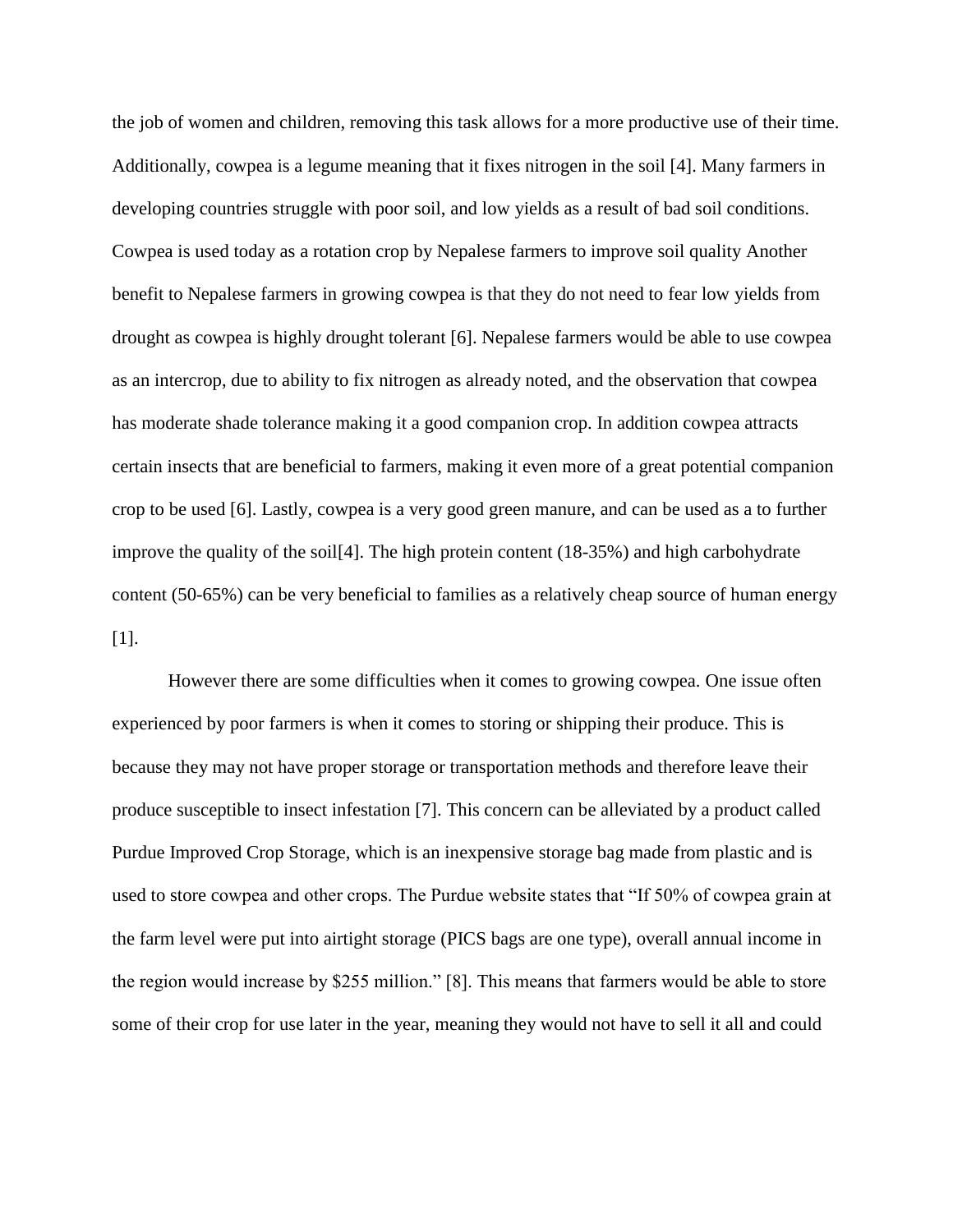further benefit from this business by either selling more of the crop, sell at a later time when commodity prices are higher or having more food for themselves.

# **Export Potential:**

There is a lot of great export potential for cowpea both as a raw and modified product. In terms of exporting the raw product there is great potential for sale to the general Canadian population through grocery stores. Cowpea or as it is commonly referred to in Canada, "blackeyed pea" is already a fairly well known food. It has been hailed by 'Livestrong' as being an amazing food for a healthy lifestyle. Combining this prior knowledge of the products benefits with a marketing campaign aimed at showing the value of importing the product from Nepalese farmers could cause a great amount of sales. An example of a marketing technique for this may be a 'Fair trade' sticker in which customers are assured that the farmer who is growing the cowpea is being paid fairly, as well or alternatively including some sort of organic label that assures consumers of the organic methods of farming that were used to grow the product. By using this type of marketing there is great potential for the sale of cowpea in major Canadian grocery stores, as well as in organic food stores.

Another amazing export potential would be to export cowpea to companies such as Fit Foods who produce nutrition enhancement products. The reasoning for this is that cowpea has the ability to be processed into a protein isolate, by which scientists isolate the protein content of cowpea and create a concentrated protein by product of cowpea [1]. This could then be used and sold as a nutritional supplement via pill or powder form. With the fitness craze in Canada there is great potential for protein nutritional supplements. This protein isolate can also come in the form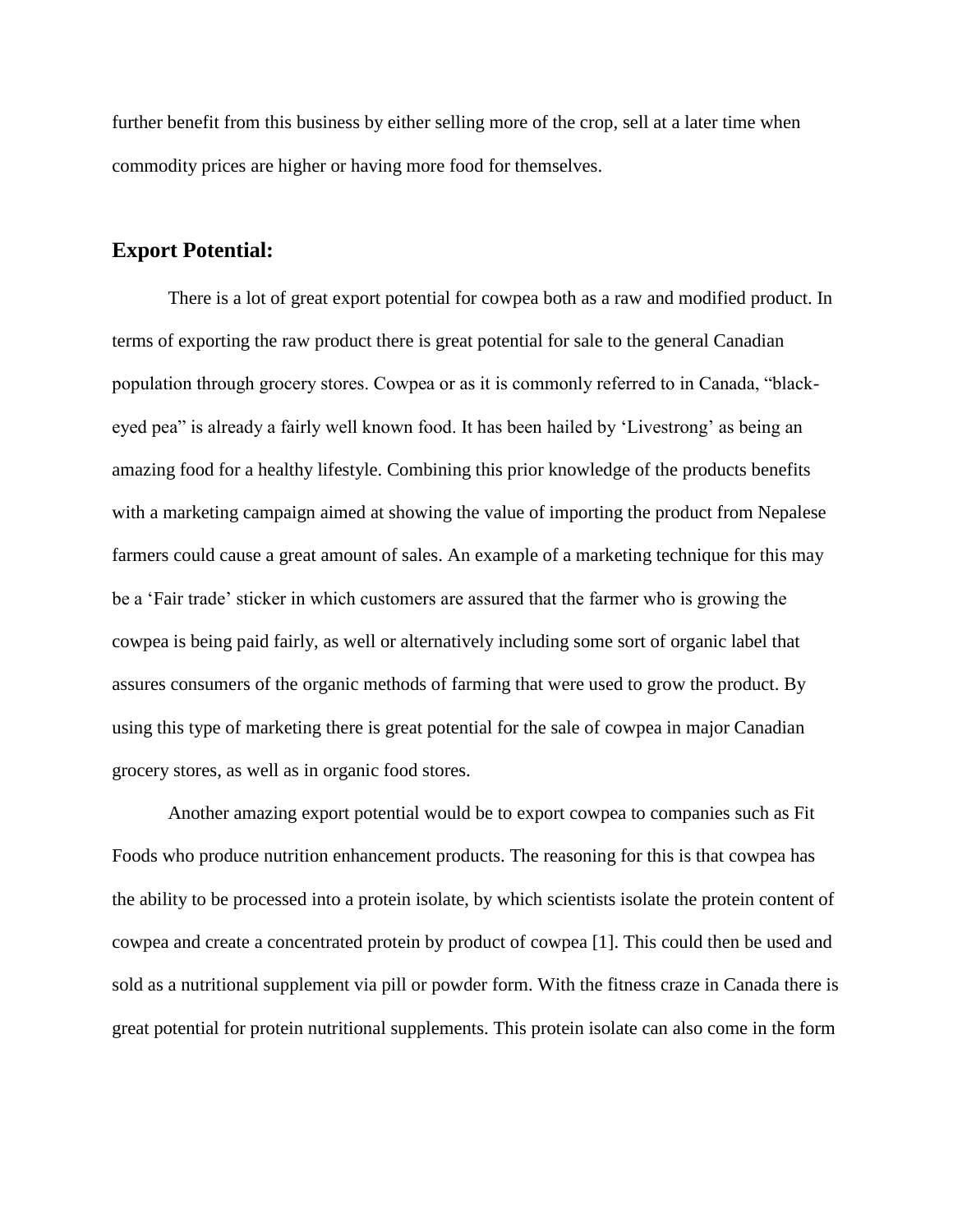of flour which could also be sold as a nutritional supplement and alternative to common flour [2].

### **Critical Analysis:**

As with many other plants, cowpea is susceptible to many natural hazards. These include insect infestation, disease, extreme drought, poor growing conditions, and seasonal restrictions. Creating a steady and consistent yield would likely be the most difficult part for the Nepalese farmers. With all of the potential for yield loss there would have to be many measures taken to ensure a healthy a high quantity crop. Farmers would have to go beyond their normal routine of farming and use better tools as well as more precaution when farming. They may need to make investments in more land or more advanced systems of farming in order to make the business viable, however with hard work and maybe the help of investors or donations this is a reasonable goal. Getting into this business may not be reasonable however for small scale farmers, it may only be feasible for farmers who are already growing a moderate amount of crops.

Among the natural hazards mentioned earlier arguably the most common and harmful is the ability for insect infestation. Every year, up to 50 percent of cowpeas in Africa are lost after harvest because of infestations by small insects known as weevils [7]. This could be problematic and expensive for farmers attempting to grow and sell large amounts of cowpea.

#### **Potential Companies:**

1. Loblaws/Presidents Choice-100 University Avenue Toronto, Canada M5J 2Y1 1-800- 564-6253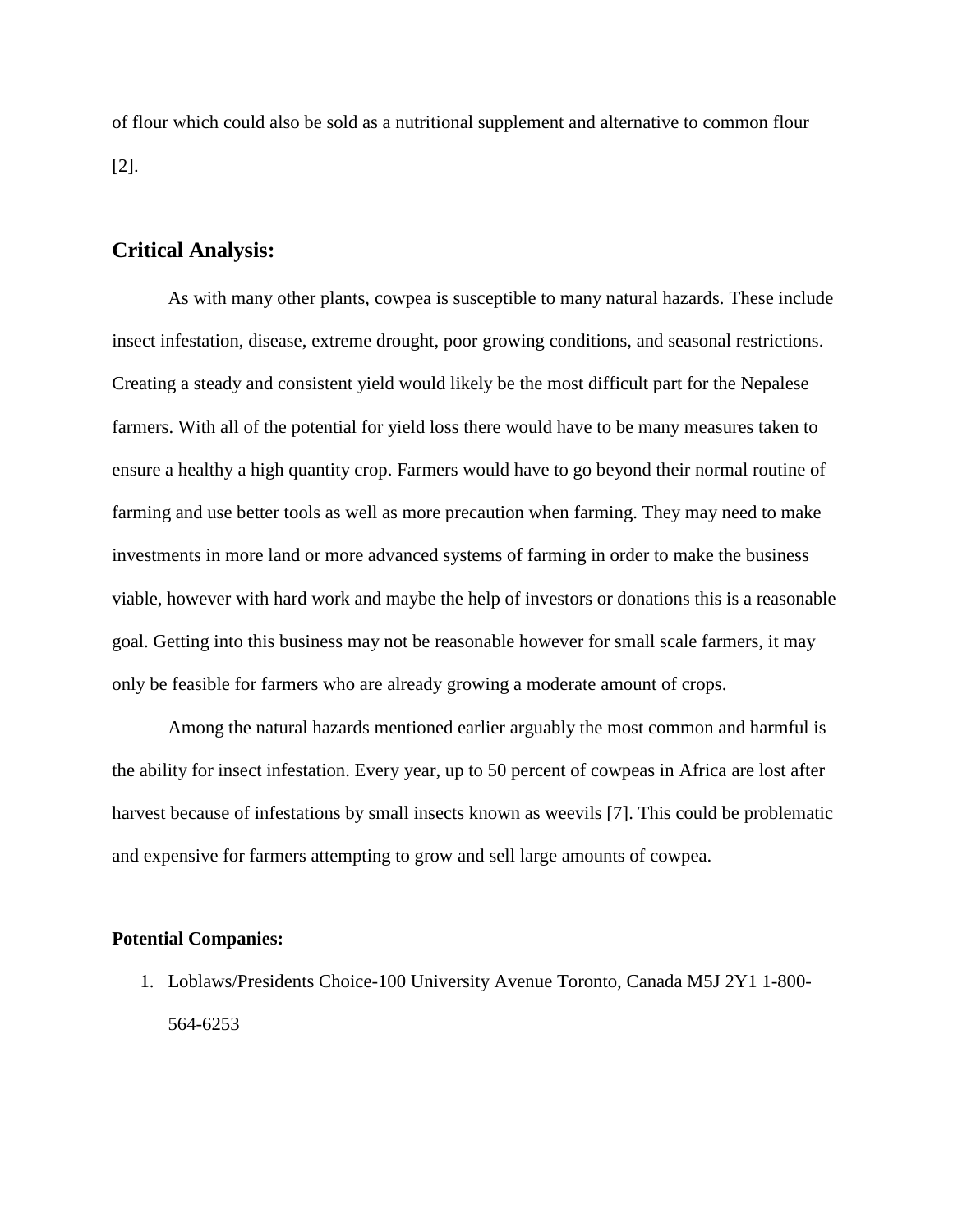- 2. Fit Foods Ltd.-101-1551 Broadway Street Port Coquitlam, BC Canada V3C 6N9 1-888- 337-0127
- 3. National Importers-120 13100 Mitchell Road Richmond, BC Canada V6V 1M8 604.324.1551

### **Bibliography**

[1] Mune Mune, M. A., Minka, S. R., & Mbome, I. L. (2014). Optimising functional properties during preparation of cowpea protein concentrate. *Food Chemistry, 154*(0), 32-37. doi[:http://dx.doi.org.subzero.lib.uoguelph.ca/10.1016/j.foodchem.2013.12.108](http://dx.doi.org.subzero.lib.uoguelph.ca/10.1016/j.foodchem.2013.12.108)

[2] HORAX, R., HETTIARACHCHY, N. S., CHEN, P. and JALALUDDIN, M. (2004),

Functional Properties of Protein Isolate from Cowpea (*Vigna unguiculata* L. Walp.). Journal of Food Science, 69: fct119–fct121. doi: 10.1111/j.1365-2621.2004.tb15501.x

[3] Hutchinson, C. M., & McGiffen, M. E. (2000). Cowpea cover crop mulch for weed control in desert pepper production. *HortScience*, *35*(2), 196-198.